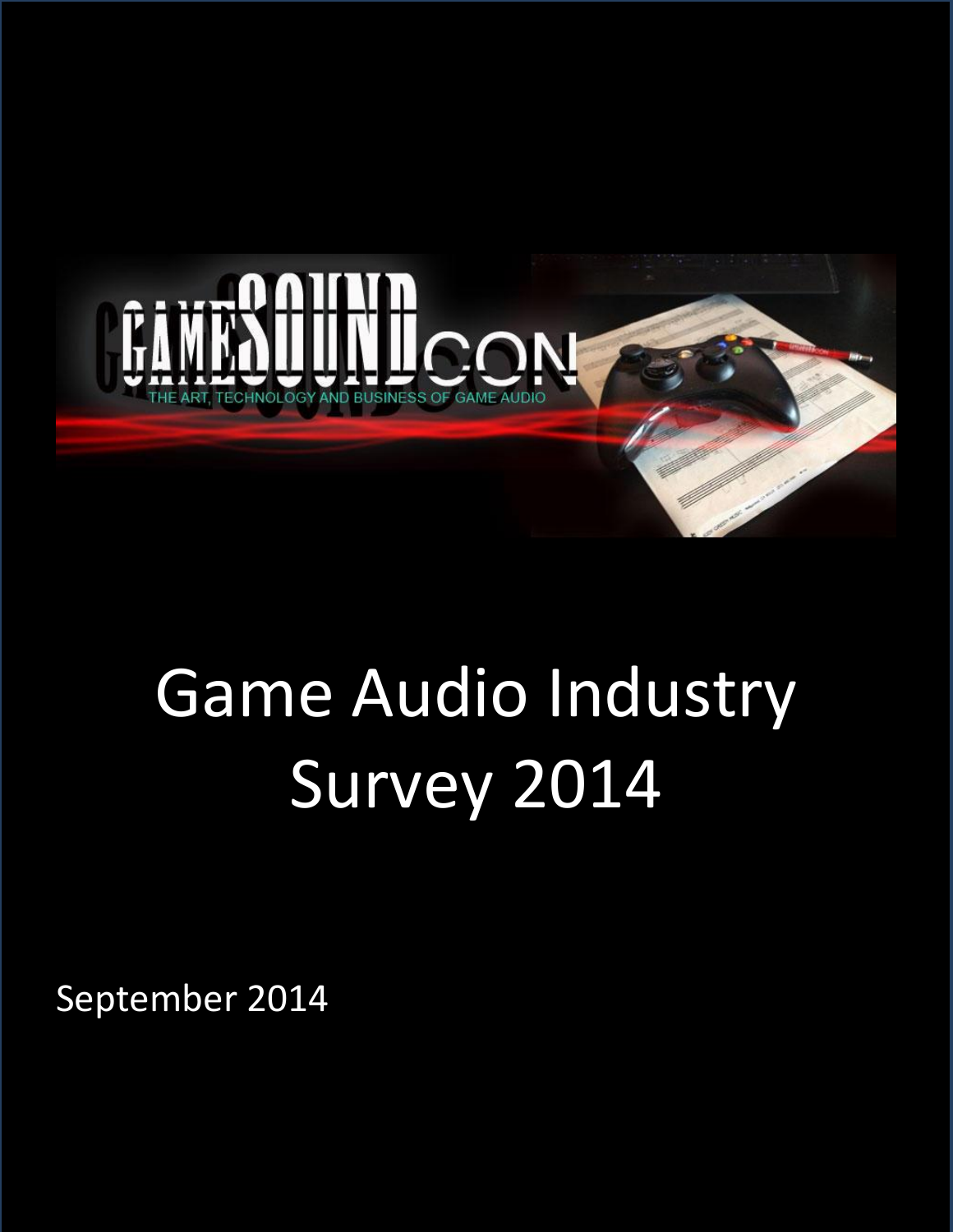When Gamasutra posted its 2014 Game Industry Salary Survey, many of us were surprised to see the results, which listed average annual salaries in a variety of game occupations:

| Business and management:    | \$101,572 |
|-----------------------------|-----------|
| <b>Audio professionals:</b> | \$95,682  |
| Programmers:                | \$93,251  |
| Artists and animators:      | \$74,349  |
| Producers:                  | \$82,286  |
| Game designers:             | \$73,864  |
| <b>Quality Assurance:</b>   | \$54,833  |

"Audio professionals" were reported to make more than game programmers, artists, producers, game designers and testers. Only Business and management, the category that includes company owners, was reported to make more.

But before all those game programmers decide to quit their jobs to become game "audio professionals," it's worth looking a bit more at the survey. I contacted Gamasutra, which was the first to admit that certain factors probably skew their numbers, particularly for audio.

First, the audio sample size was quite small. In 2014, there were only 33 respondents who listed "audio professional" as their field. Second, the salary survey is just that, a *salary* survey. The author—by design—focused on gathering information from full-time employees, not freelancers or other third party contractors which has become increasingly common in game audio. Finally, because the survey was sent to GDC attendees and Gamasutra members, the survey is biased to more senior audio people; a game developer isn't likely to send the 'new hire' to GDC over their senior audio director.

So with that in mind, we created a survey that attempts to more accurately capture the issues of contracts, terms and compensation in game audio. Our goals were to have a survey that

- Was more relevant to the industry
- Would receive a much larger response rate
- Reflected the freelancer segment of our industry

The survey ran from July 29 to August 13, 2014 and was promoted via social media and other game or music industry web sites. We received 518 responses. In addition to compensation numbers, we wanted to see what some of the business terms and creative issues were current in game music and sound design.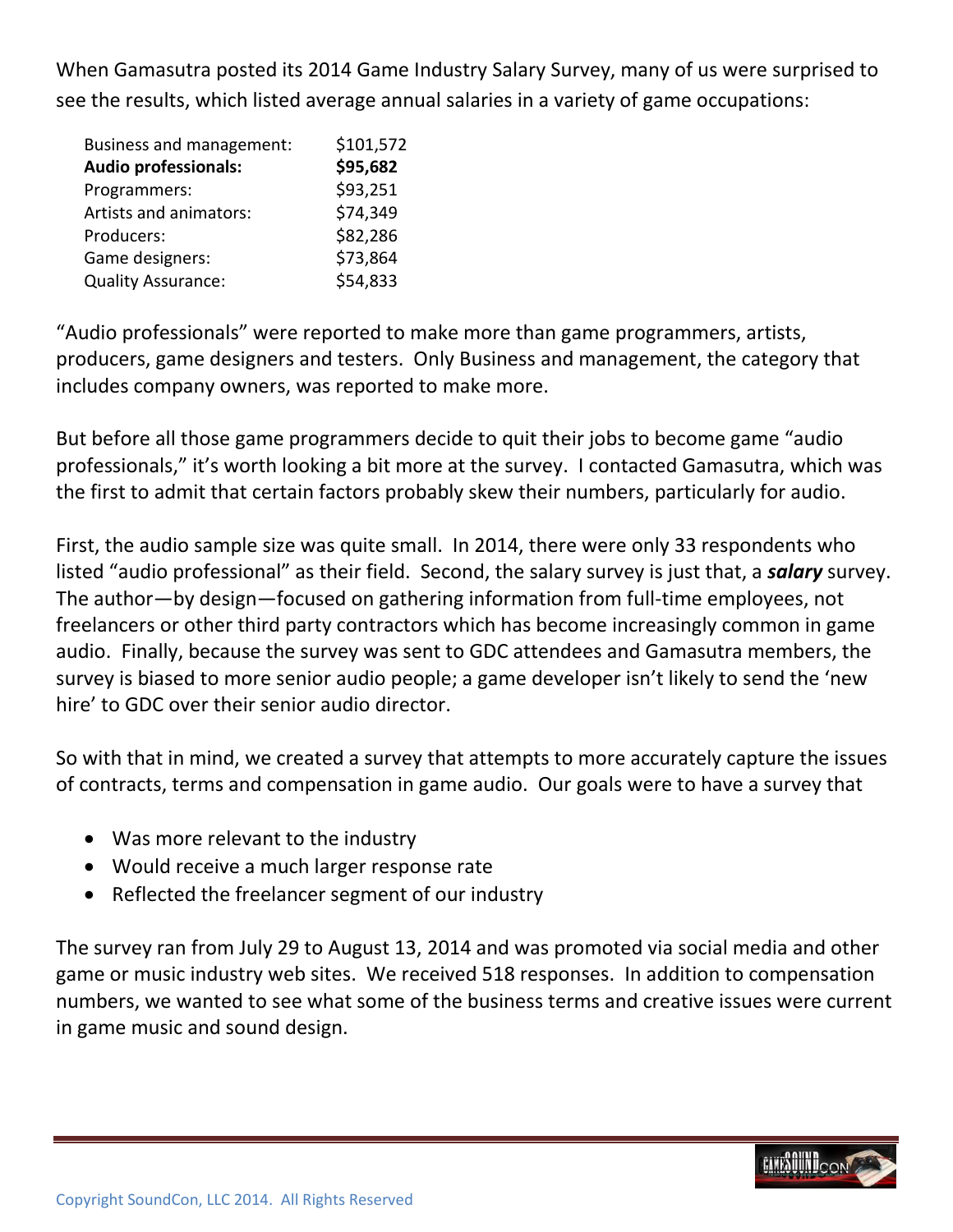# **Format of Survey Reporting**

# **1/ Compensation**

- **2/ Work and Environment**
- **3/ Additional Compensation**
- **4/ Use of Live Musicians & Middleware**

# **5/ Contract Terms**

# **A Difficult to Define Industry:**

Because the game industry (and therefor game audio) is such a wide and diverse business, we broke things down into three main categories:

- **Large Budget Games.** These are your typical console or well-funded PC titles. These games are available at retail, and also may be downloadable.
- **Professionally produced casual games**. These are smaller scale; smaller budget games than the "AAA" large budget games, but nonetheless are professionally developed, produced and marketed.
- **Indy games.** These are smaller scale games, which are often self-financed or financed through non-traditional means such as kickstarter.

Of course it is impossible to draw a sharp line between the three categories outlined above. Nevertheless, we believe it serves as a useful distinction so that we're not comparing the compensation from a blockbuster like Call of Duty with that of a part-time, 2-person dev company making an iPhone game in their basement.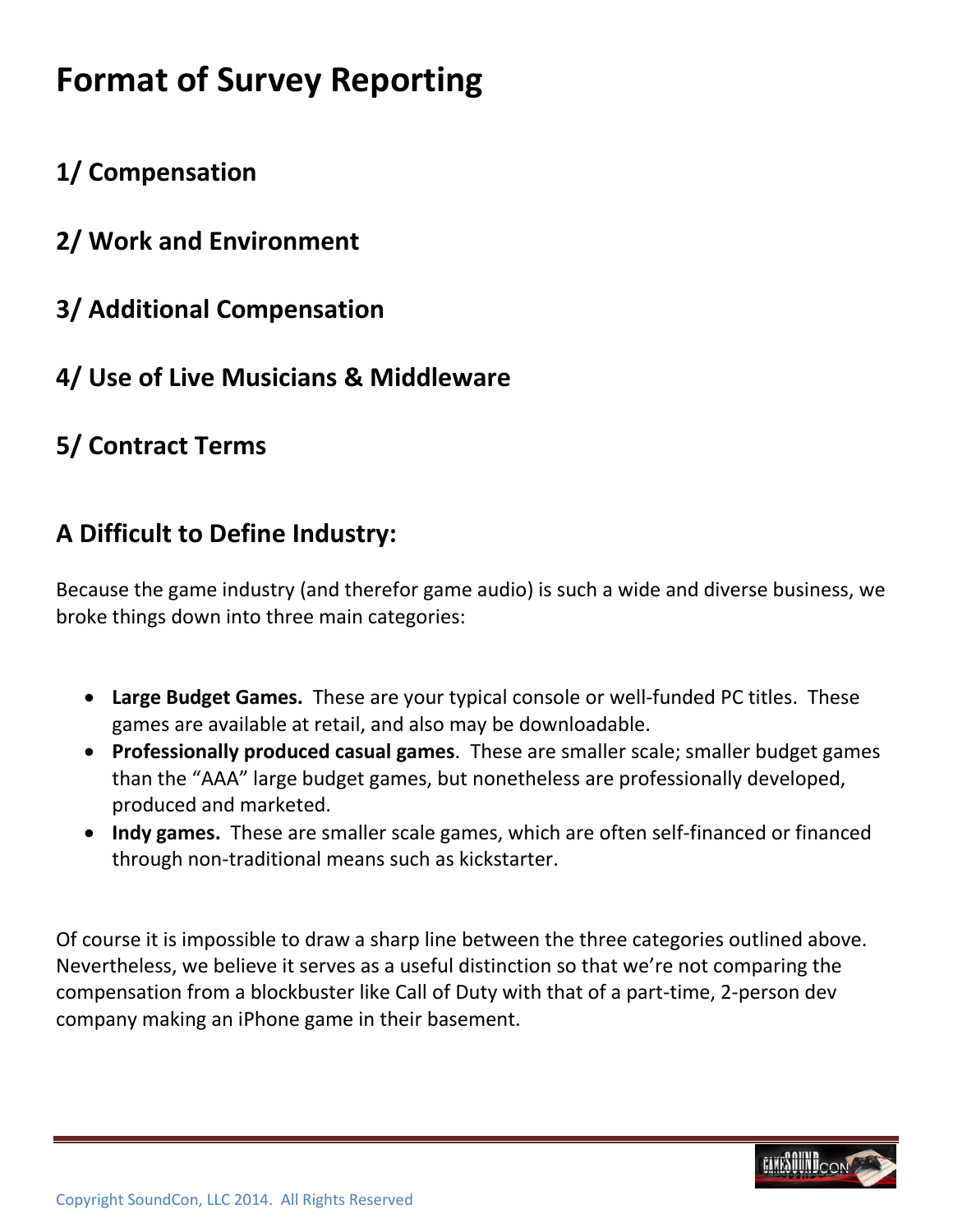# **1/ Compensation:**

Game Audio is a highly diverse field, and as a result has large variation in compensation. Although it is convenient to talk about "average" (mean) game audio compensation, the median<sup>1</sup> compensation and compensation distribution are more meaningful, which we present in graphic histogram form. Note that all compensation numbers are guaranteed compensation, do not include any kind of bonuses, royalties, stock awards, etc.

In order to maximize participation in other areas of the survey, the question on compensation, which some are hesitant to report in a survey, was optional; in fact it was the only optional question on the survey. 64 of the 514 respondents (12%) declined to answer the question on compensation.

To calculate compensation, we broke respondents into three categories:

- Salaried Employees
- Freelancer projects under "Work for Hire" (buyout)
- Freelancer projects where content is licensed to game developer; the freelancer maintains ownership of the music/sound.

We further broke freelancer Work for Hire projects into:

- Large-budget Game Work for Hire
- Casual/Indy Work for Hire

Respondents who listed compensation numbers of 0 were filtered out of all compensation charts.

For salaried employees, we report the annual salary, not including bonuses or other compensation (health plan, retirement, stock purchase/options, etc.)

For freelance/contractors, we asked respondents to give us what their compensation is on a per-project basis, not including any potential or realized bonuses/royalties, etc.

All compensation information is in U.S. Dollars Note that not all numbers add to 100% due to rounding and because some apparently anomalous respondent data was filtered out.

 $1$  "Mean" is the average: the sum of all numbers divided by the number of entries. "Median" is the 'middle number'. There are as many salaries higher than the median as there are lower.



 $\overline{a}$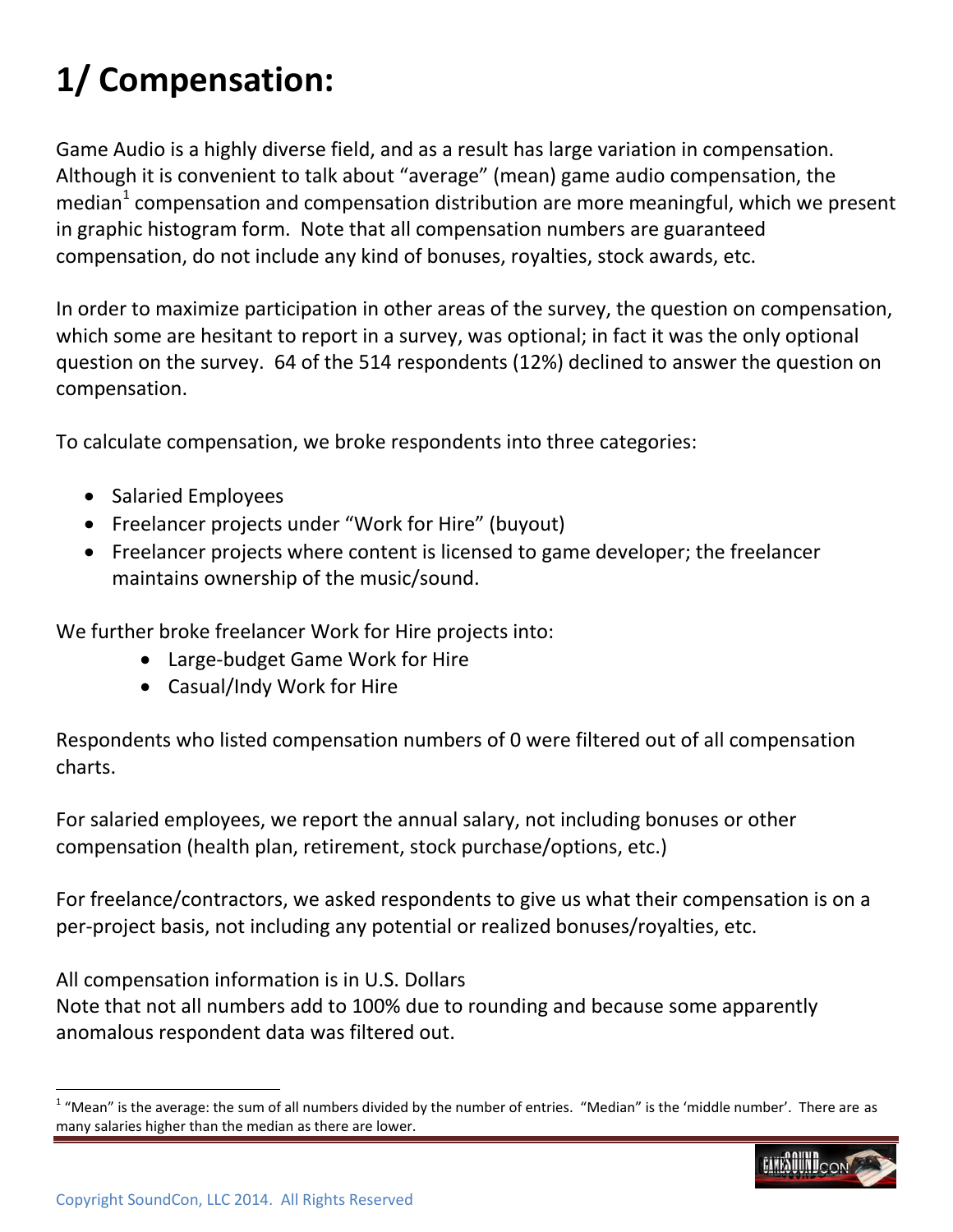**Compensation: Salaried Employees:** 

*Mean Yearly Salary: \$70,532 Median Yearly Salary: \$63,000 Mean Years in Industry: 8.6 Median Years in Industry: 7 Mean # of games worked on in past year: 3.8*



Salaries have two main peaks, one at around 50,000, and one around 100,000. Higher salaries tended to be correlated with descriptions such as "management" or "direction." This latter peak may explain the Gamasutra numbers.

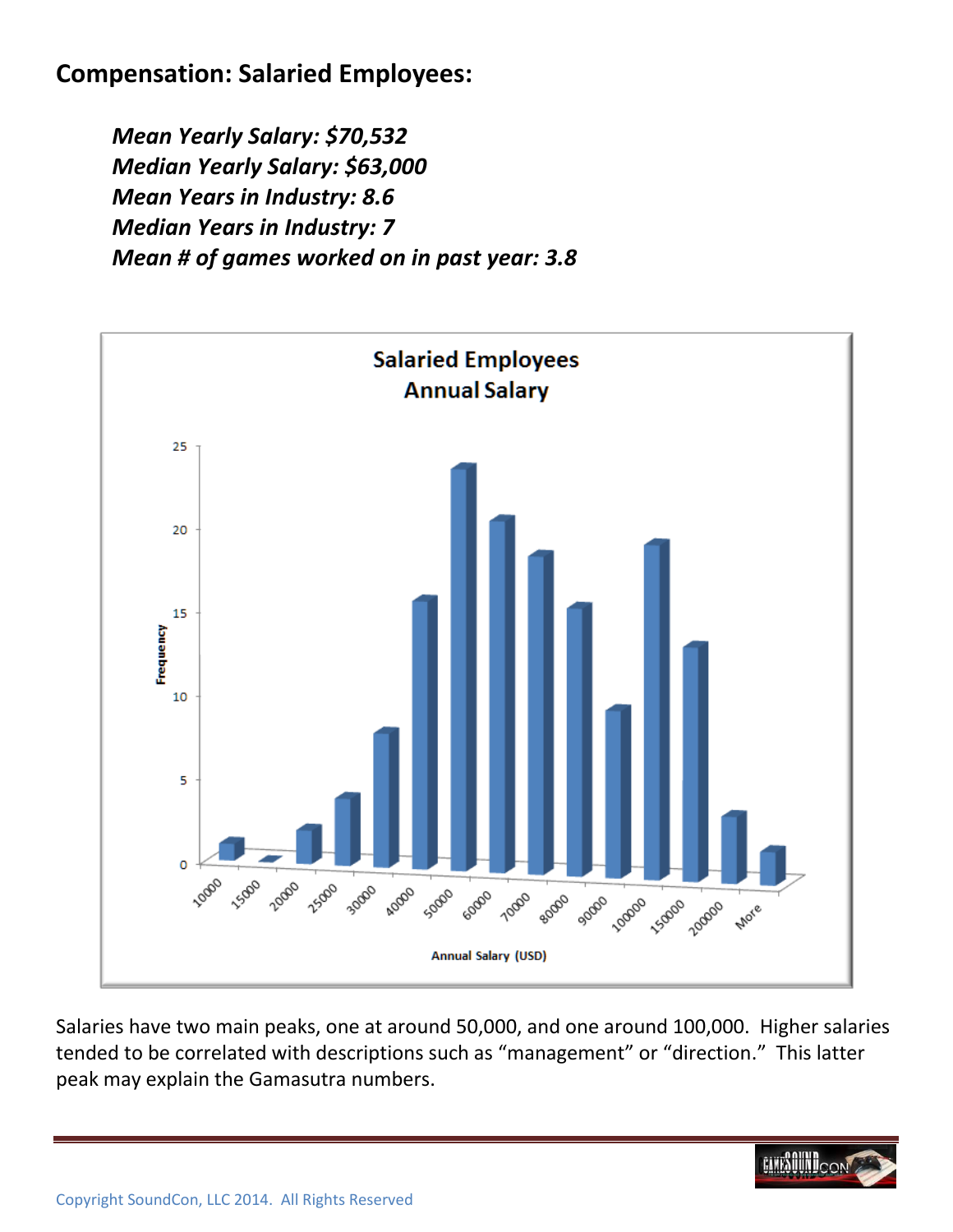**Compensation: Freelance under Work for Hire: All Games**

> *Mean Project Fee: 28,091 Median Project Fee: 5,918 Mean Years in Industry: 8.1 Median Years in Industry: 6 Mean # of games worked on in past year: 4.6*



Per project fees varied tremendously, from a low of zero, to a high of over 250,000. Large budget games of course dominate at the higher end.

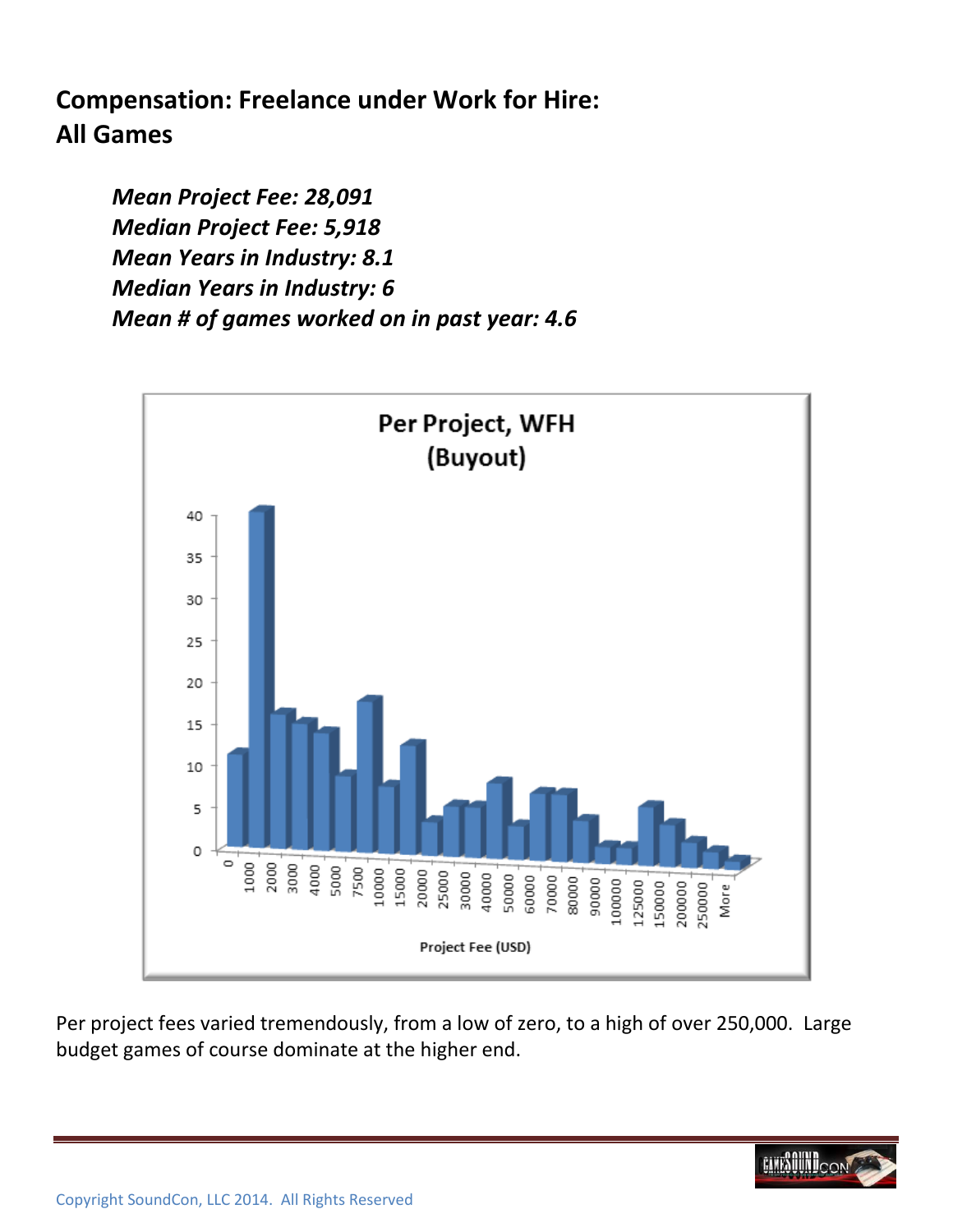**Compensation: Freelance under Work For Hire: Large-budget Game**

> *Mean Project Fee: \$76,822 Median Project Fee: \$64,000 Mean Years in Industry: 10.9 Median Years in Industry: 10 Mean # of games worked on in past year: 3.4*



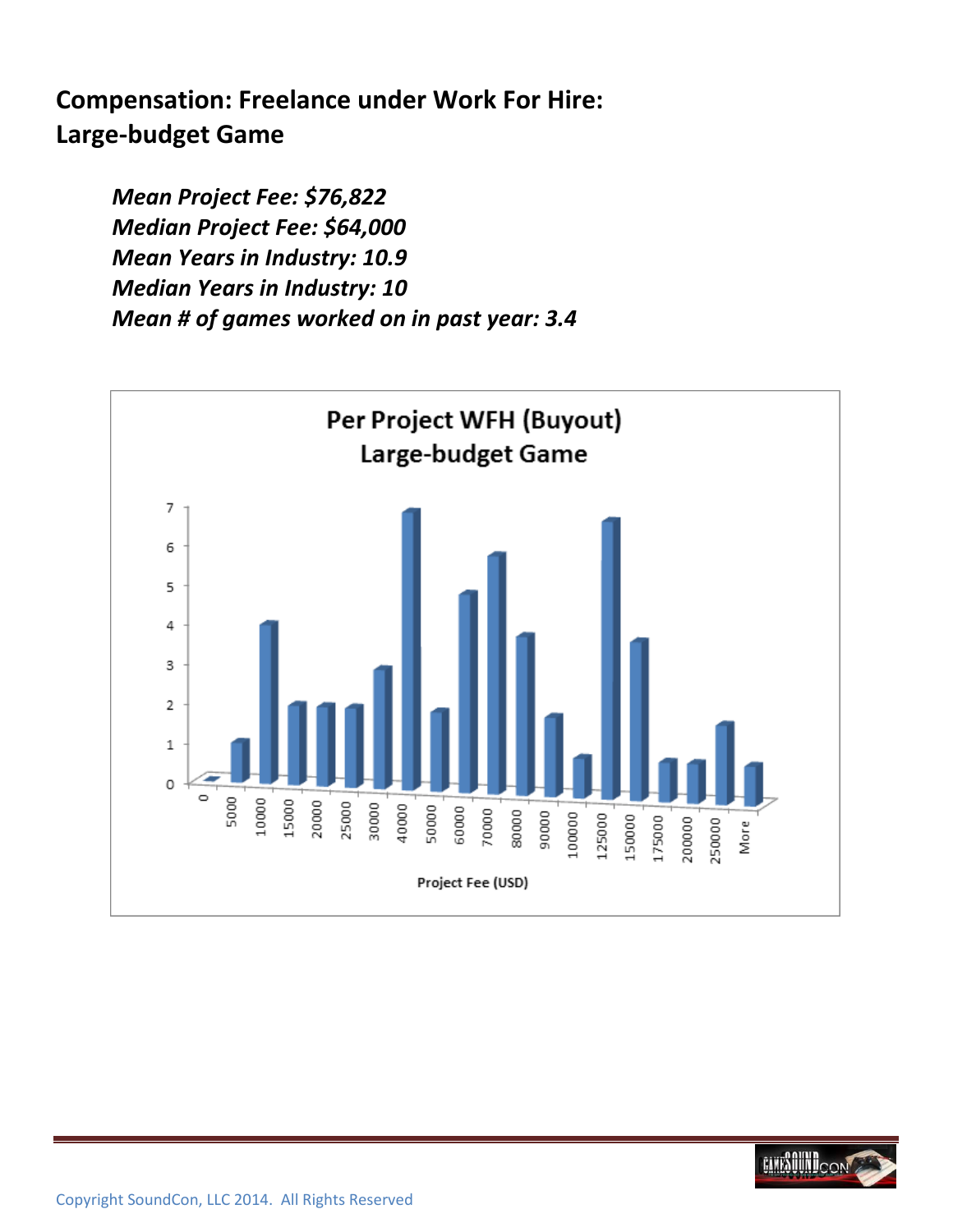# **Compensation: Freelance under Work for Hire: Indy or Casual Game**

*Mean Project Fee: \$9,830 Median Project Fee: \$3,000 Mean Years in Industry: 6.2 Median Years in Industry: 4 Mean # of games worked on in past year: 5.2*



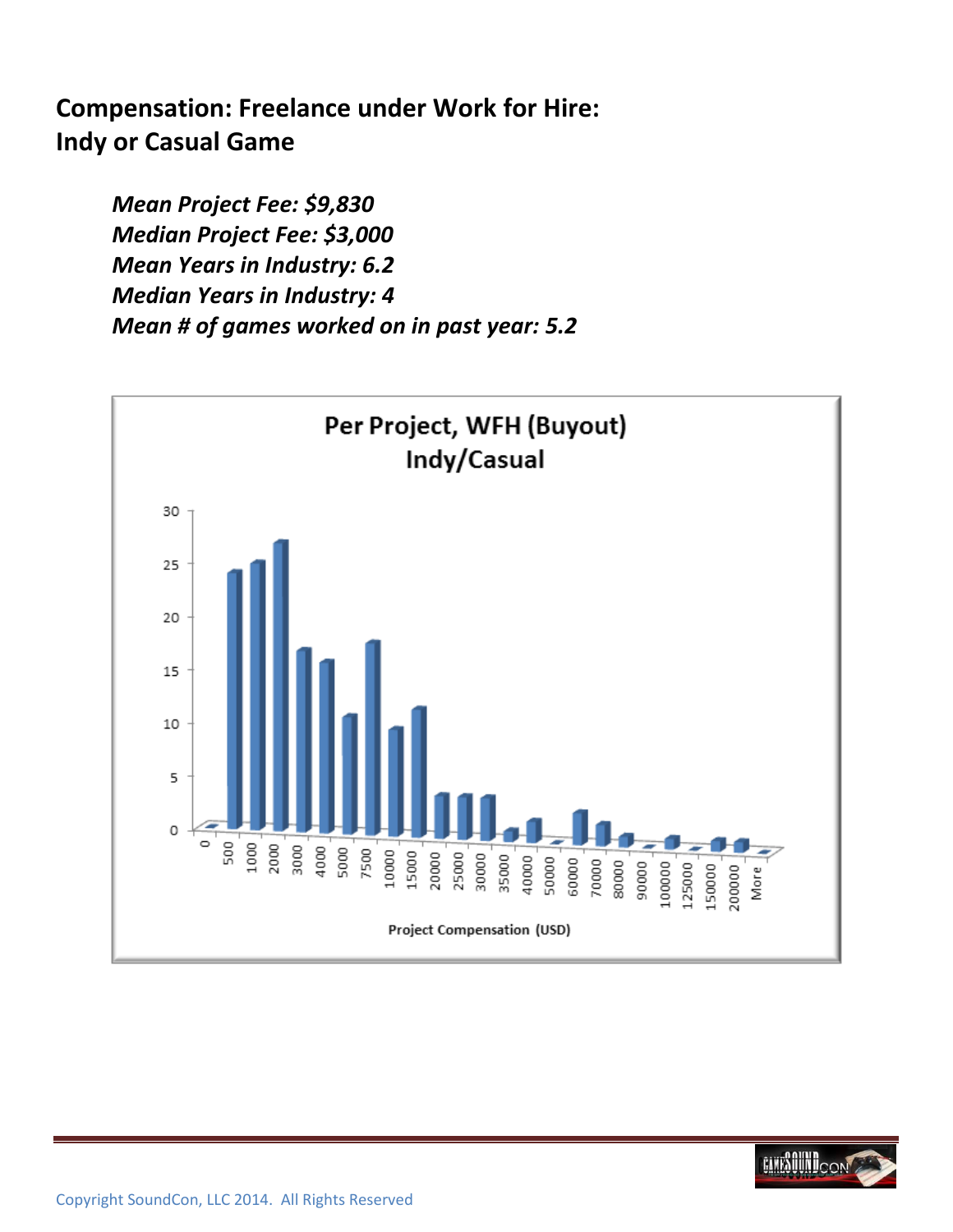**Compensation: Freelance under License Agreement (Contractor retains rights):** 

*Mean Project Fee: 4,481 Median Project Fee: 1,500 Mean Years in Industry: 4.7 Median Years in Industry: 3 Mean # of games worked on in past year: 5.5*



As with the freelance Work for Hire, there is a large discrepancy, but the highest amount for the project was significantly less than for the work for hire case. A large number of very low guaranteed payment games drove the mean project compensation down to under \$5,000 and median to \$1,500. Note that the "0" bar indicates games for *between* 0 and 250 (not games done for \$0)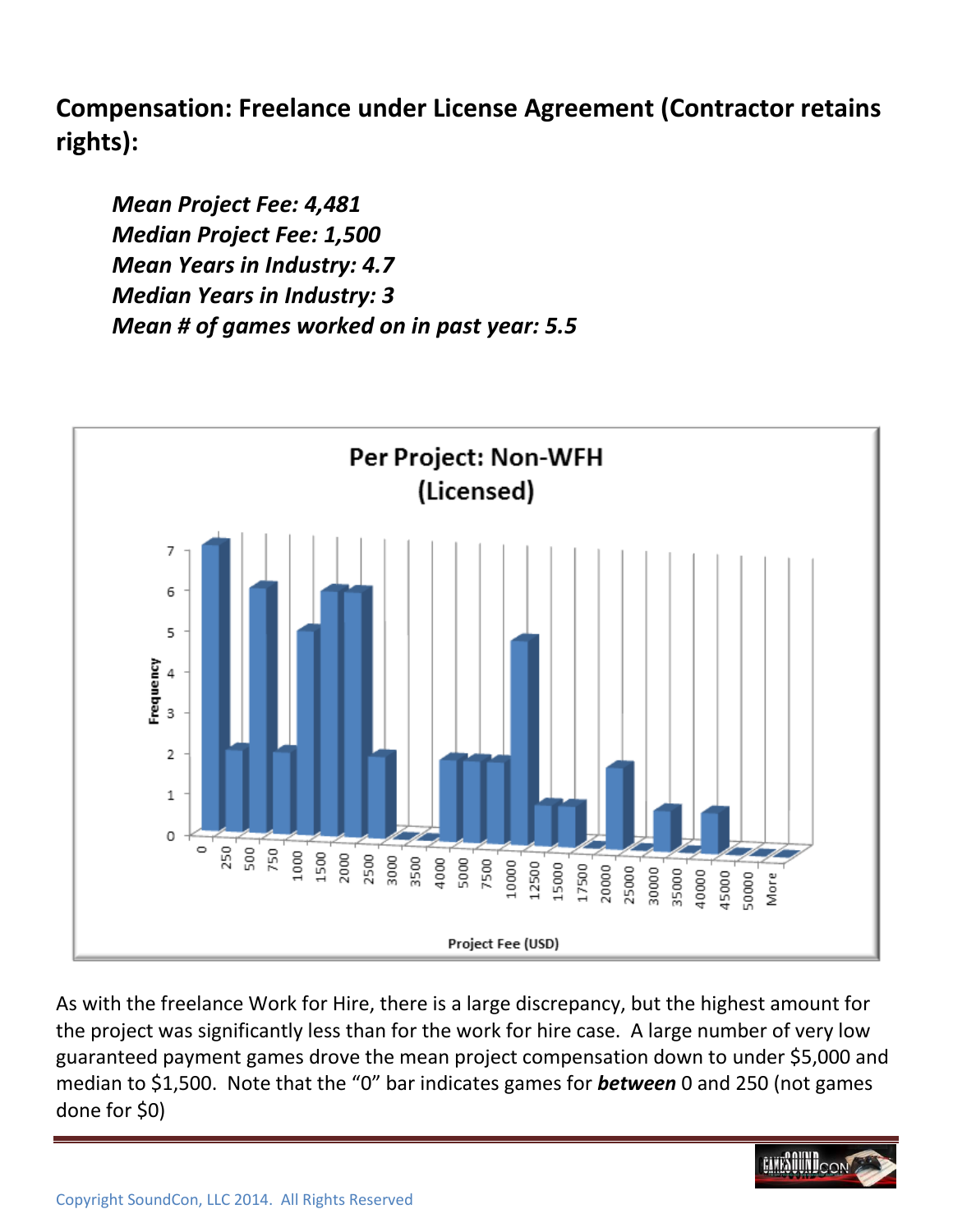# **2/ Work and Environment**

#### **Game Audio professionals are predominantly freelance**

Almost 60% of respondents replied they were freelance or contractors, with 37% salaried employees of a company.

#### **Most game composers also deliver SFX**

65% of composers who delivered music for a game also delivered at least some sound effects. Even after eliminating salaried positions, freelance composers delivered SFX 56% of the time. For "large budget" games, that number drops to 20%, a reflection of the specialization of larger budget projects.

#### **At least some "Integration" is done by 1 in 5 composers**

22% of freelance composers who delivered music for a game also did some integration, helping put the sounds into the game. Programming/scripting was not so common among freelance composers (4%)

#### **1 in 8 game audio jobs is hourly**

12% percent of respondents said they were paid by the hour/day or week.

#### **Game Audio professionals are predominantly male**

96% of all respondents were male

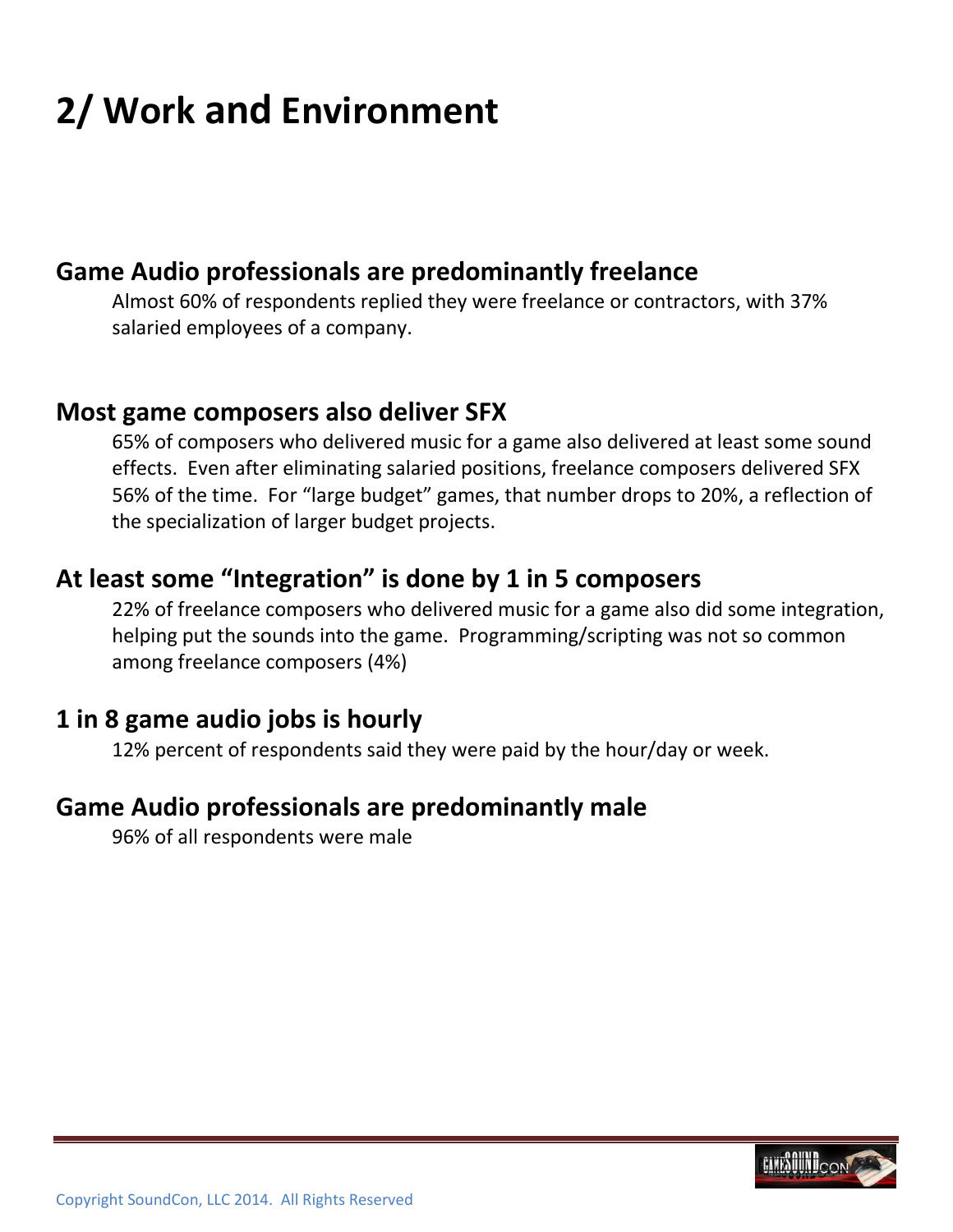# **3/ Additional Compensation**

#### **"Per unit royalties" are very rare for the big titles**

Only 2% of composers of large-budget games reported receiving payment based on unit sales. For casual or indy games, this number increases significantly to a still slim 17%

#### **Additional payments "per sku" are very rare**

Less than 2% reported additional compensation for additional 'skus' (Porting the same game to another platform).

### **Soundtrack clauses remain rare among large games, more common in smaller games**

Only 5% of large-budget games provided a composer with payments for soundtracks. However, 18% of small games provide for composer compensation for game soundtracks.

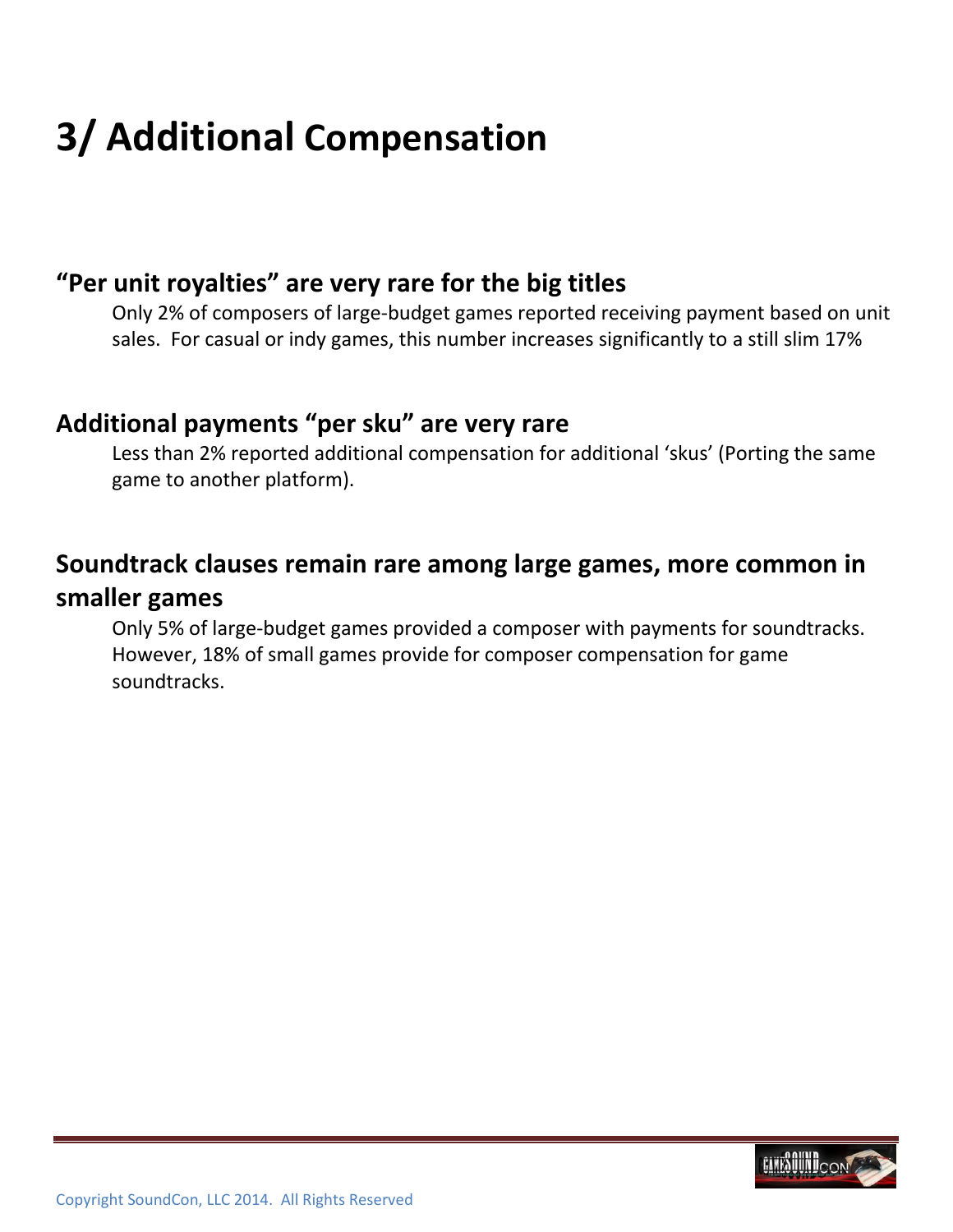# **4/ Music Recording & Use of Live Musicians & Audio Middleware**

### **Most game music is performed & recorded by the composer alone**





Among all respondents who delivered music, the overwhelming majority of the music was created by the composer alone. Over 70% of music was delivered either as completely virtual (41%) or as virtual with any real instruments played by only the composer (29%).

Even for professionally developed, large budget games, *only 46% of music was predominantly performed by live musicians or hybrid with 5 or more live musicians*. That leaves 54% of "large budget" games as mostly "virtual" with 4 or less non-composer players.

Indy/Casual games are dominated (91%) by virtual with 4 or less noncomposer players

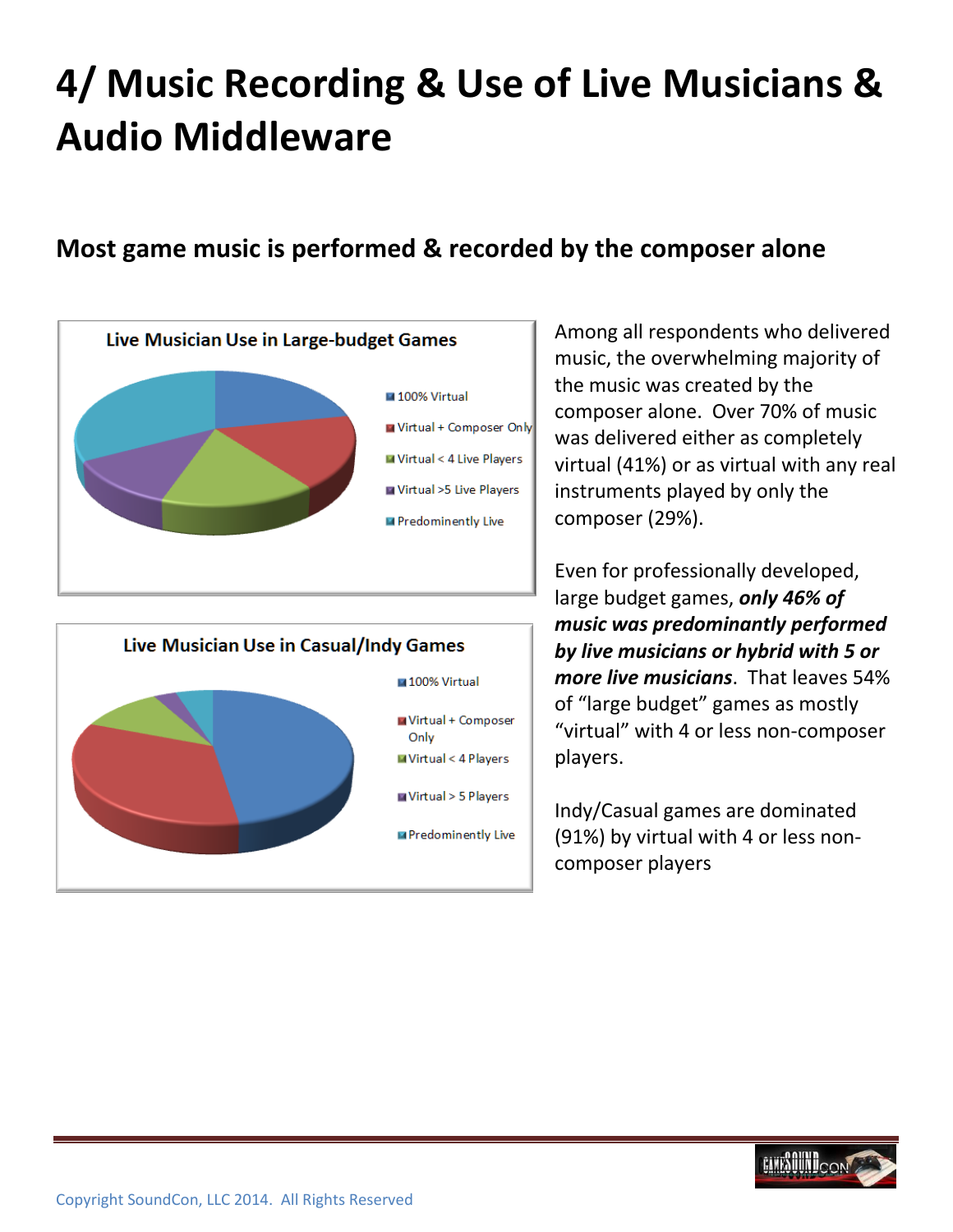# Use of 3<sup>rd</sup> party Middleware more likely to be used in large-budget **games, but is by no means ubiquitous**

Although use of 3<sup>rd</sup> party middleware such as FMOD or Wwise was more common in largebudget games, half of all large-budget games either used internal tools or no 3<sup>rd</sup> party middlware. For casual and indy games, well over half used custom tools or no middleware.



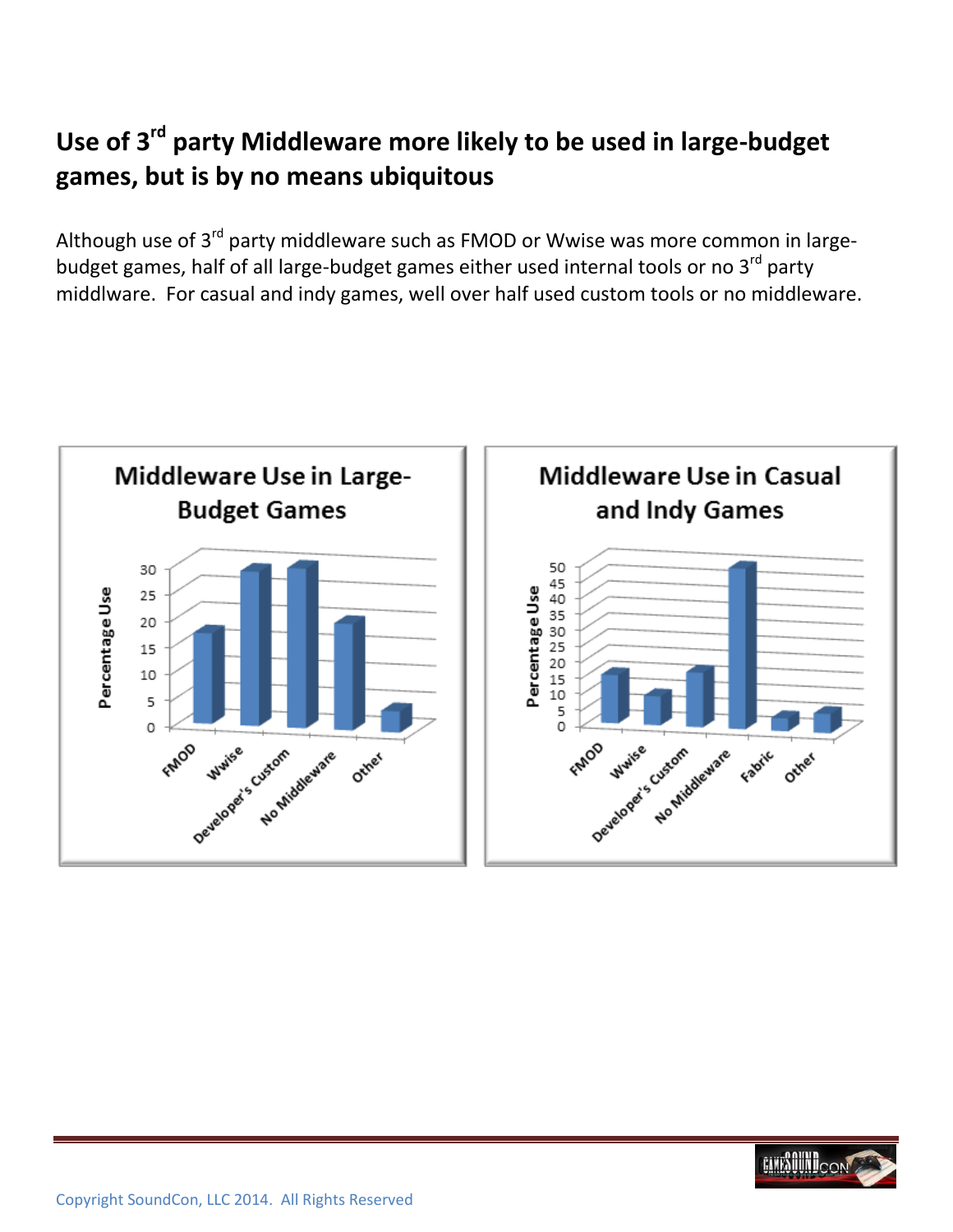# **Contract Terms**

#### **Big Companies require "Work for Hire"**

95% of music for large-budget games is created under Work for Hire, either by a company employee or as a freelance composer working under a Work for Hire contract. Only 3% worked as a freelancer and licensed their music to large-budget games.

### **Small game companies somewhat more likely to let composers keep music rights**

Although 72% of casual or indy games are done as Work for Hire, more than 1 in 5 (22%) composers licensed their music for their project, keeping publishing rights. That number drops to 12% when looking at professionally produced small scale games.

# **4 in 10 composers stated that there is a specific clause in their agreement allowing the score to be registered with a PRO**

The ability for a game composer to register their work with a PRO varies with game size. For large-budget games, around 40% of composers have contract clauses that let them register their Work for Hire compositions (36%), or can have their work registered because they maintained ownership (4%).

For small games 40% of composers either have contract clauses that let them register their Work for Hire compositions (14%) or can have their work registered because they maintained ownership (24%)

It should be noted that all game publishers are able to register the game score with appropriate PROs at their discretion.